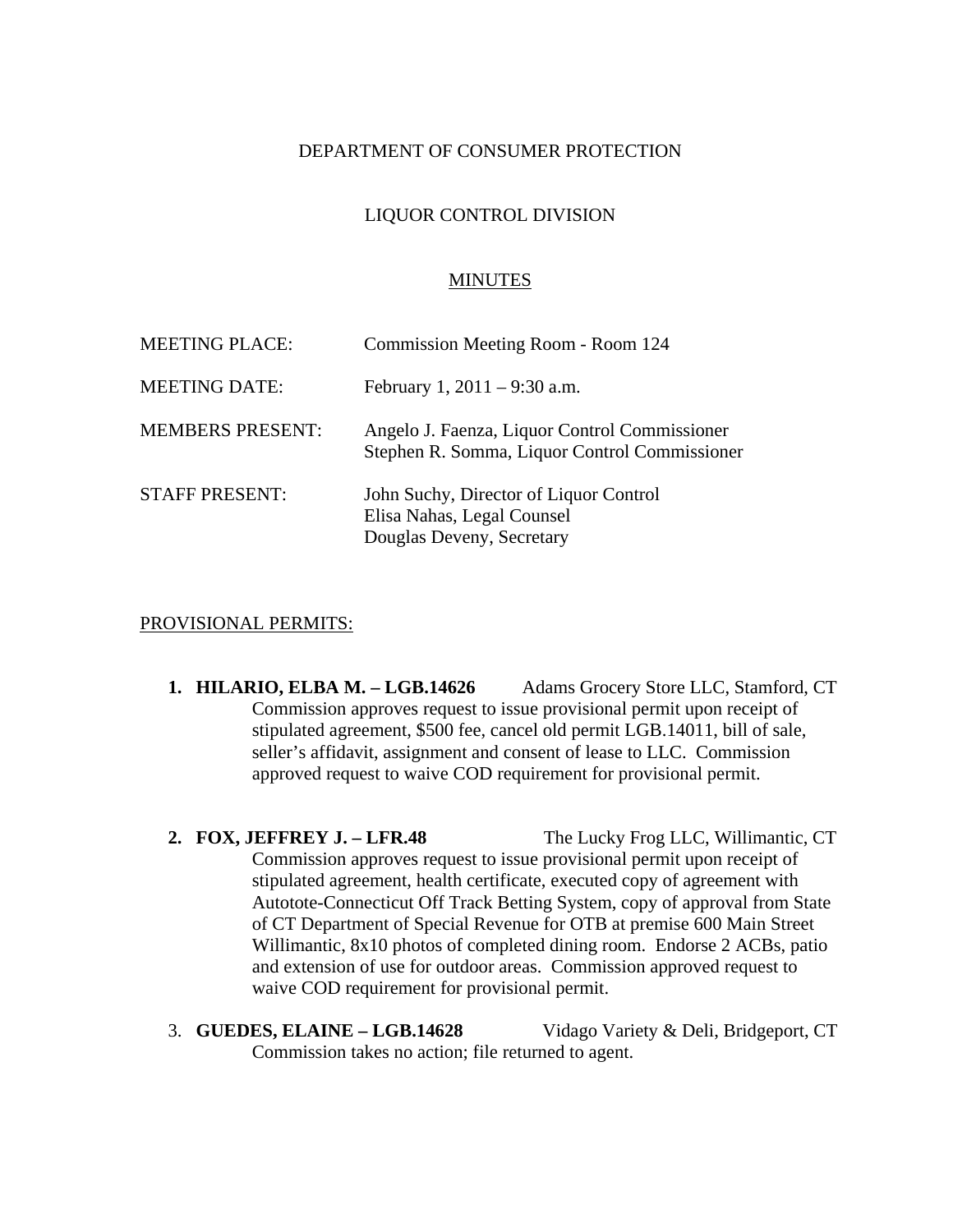Liquor Control Minutes February 1, 2011 Page 2 of 6

# PROVISIONAL PERMIT EXTENSIONS:

- **4. HASEM, ABUL M. LRW.4745.P.CW** Bombay Restaurant, Danbury, CT Commission approved to extend provisional permit.
- **5. GIDWANI, SONIA M. LIP.14736.P.CW** The Red Grape, New Canaan, CT Commission approved to extend provisional permit.
- 6. **COOPER JAMES E. III LIR.18159.P.CW** Bonda Restaurant, Fairfield, CT Commission approved to extend provisional permit.
- **7. JUN, IN SOO LIR.18176.P.CW** Abis Japanese Restaurant, Greenwich, CT Commission approved to extend provisional permit.

# 8. **GUAMBANA, MARIA L. – LIT.1796.P.CW**

Mauricio's Restaurant, Torrington, CT Commission approved to extend provisional permit.

### 9. **HETZEL, ELISE GRAFF – LIR.18101.P.CW**

Riviera Maya Restaurant, Stamford, CT Commission approved to extend provisional permit.

10. **RAMSDELL, RALPH H. – LGB.14598.P.CW** Big Y Supermarket, Mystic, CT Commission approves request to extend provisional permit.

# 11. **RAMSDELL, RALPH H. – LGB.14599.P.CW**

Big Y Supermarket, West Hartford, CT Commission approves request to extend provisional permit.

- 12. **RAMSDELL, RALPH H. LGB.14600.P.CW** Big Y Supermarket, Branford, CT Commission approves request to extend provisional permit.
- 13. **RAMSDELL, RALPH H. LGB.14601.P.CW** Big Y Supermarket, Old Lyme, CT Commission approves request to extend provisional permit.

# FINAL PERMITS:

- 14. **SHAHID, MOHAMMAD LGB.14496.P** 123 Convenience Store, Bridgeport, CT Commission approved to issue final permit.
- 15. **DERIU, ROBERTO LCA.7228.P.CW** The Dark Horse Saloon, Oxford, CT Commission approved to issue final permit. Endorse interior access.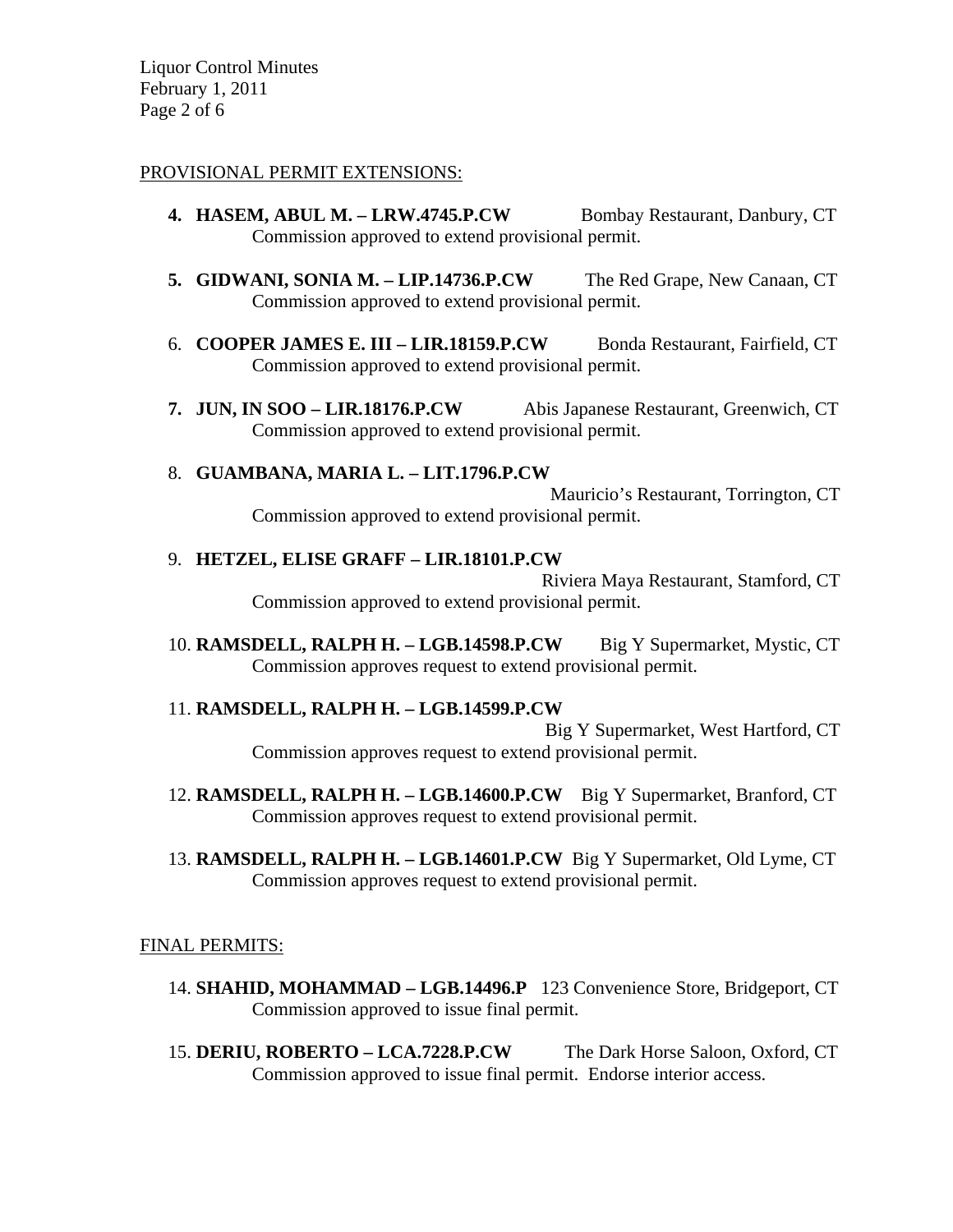16. **TEK, SODEN – LIR.18220.P.CW** The Blue Elephant Trail, West Hartford, CT Commission approved to issue final permit. Endorse interior access.

# 17. **RODRIGUEZ, ROBERTO E. – LGB.14604**

Hampton General Store, Hampton, CT Commission approves to issue final permit upon receipt of proof of additional lockable storage, copy (stamped) of LLC filings from Secretary of state's office showing acceptance of R&R LLC, beer inventory purchased, refund \$500 fee for provisional permit never picked up.

18. **OH, KWANG M. – LCA.7235** G Cue's Pool Lounge, Uncasville, CT Commission approves to issue final permit upon receipt of seller's affidavit and permit LIT.1768 for cancellation.

# 19. **PATEL, YOGENDRA – LIP.14734.P.CW**

Co-Op Package Store, Stafford Springs, CT Commission approved to issue final permit. Endorse interior access.

20. **PATEL, NISHIT R. – LIP.14755.P.CW** Classic Wine & Spirits, Waterbury, CT Commission approved to issue final permit.

# **21. FITZGERALD, THOMAS – LGB.14561.P.CW**

Stafford Food Center, Stafford Springs, CT Commission approved to issue final permit. Endorse interior access.

## 22. **NUCCIO, MARION M. – LRW.4796**

Nuccio's New York Style Pizzeria/Nuccio's Italian Deli, Dayville, CT Commission approves to issue final permit when in receipt of abandonment affidavit and 8x10 photos of kitchen. Endorse no bar.

# 23. **WEBER, ANDREW F. – LCC.49.P.CW**

Oneonta Athletic Corporation, Norwich, CT Commission approved to issue final permit. NOTE: Permittee should apply with sec.30-33a(b) as it relates to paper containers.

# 24. **WEBER, ANDREW F. – LCM.54.P.CW**

Oneonta Athletic Corporation, Norwich, CT Commission approves to issue final permit when in receipt of copy of LLC filings for Oneonta Tigers LLC.

#### OTHER:

# **25. APOLCZER, JOHN P. – LIP.12277** M&R Liquors, Manchester, CT

Commission approved request for transfer of stock.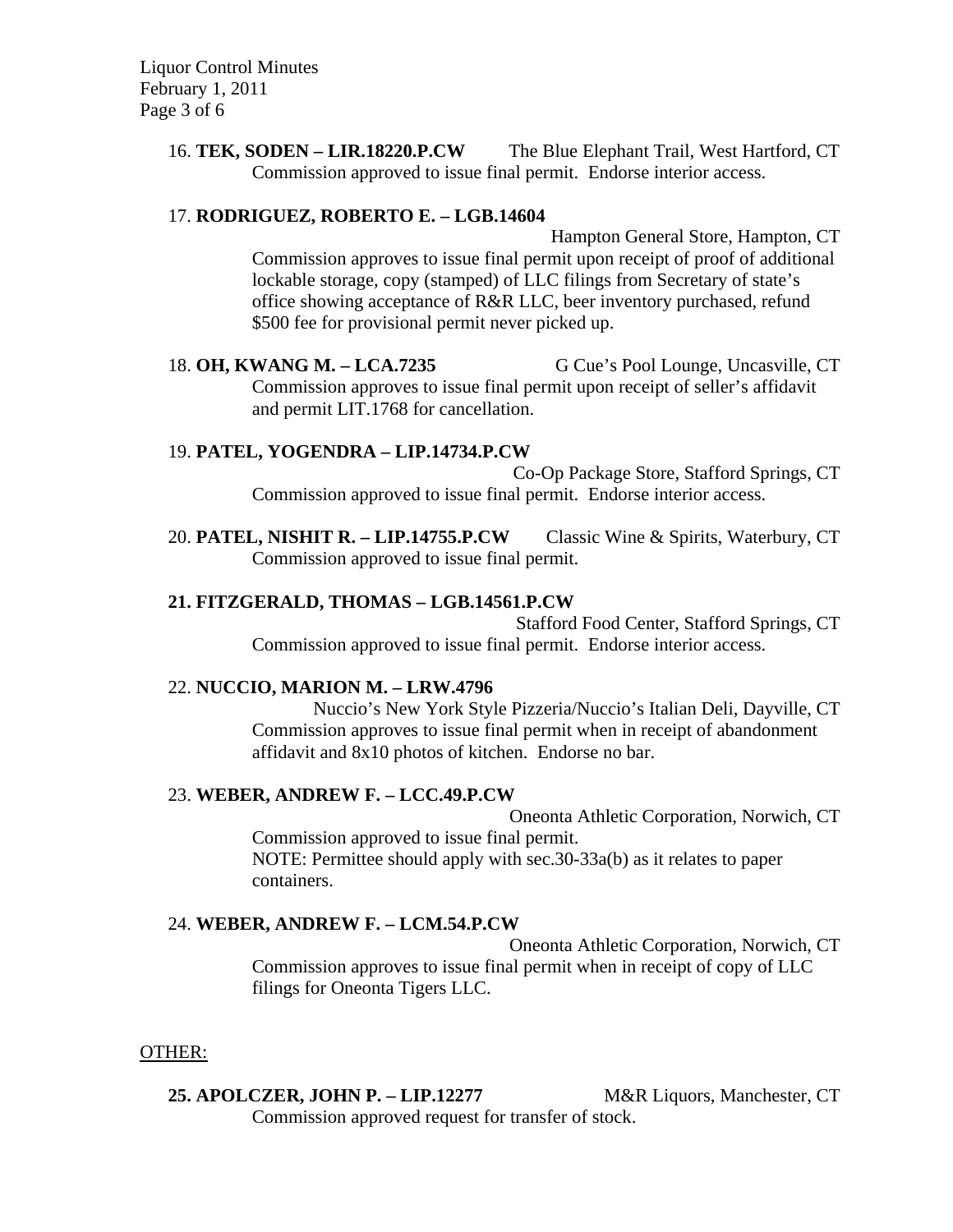Liquor Control Minutes February 1, 2011 Page 4 of 6

- **26. PATEL, KETAN LIP.14185** Turnpike Package Store, Windsor Locks, CT Commission approved request for transfer of interest.
- **27. MIGLIARO, MICHAEL LIR.17308** Café Amici, Hamden, CT Commission approved request for patio from 4/1/11 through 10/1/11.
- **28. CLAFFEY, ROBERT E. LCA.5608** Bill's Seafood Restaurant, Westbrook, CT Commission approved request for patio and 1 ACB from 3/17/11 through, and including, 3/20/11.
- **29. GAY, JAMES M. LCA.7015** Stonehouse Bar & Grill, Versailles, CT Assign to hearing; 30-6-A3 Fire Marshal.
- **30. HERSH, BRIAN D. LRW.4714** Reuben's Delicatessen, West Hartford, CT Assign to hearing; 30-6-A3 Fire Marshal.

# **31. HADDAD, MICHAEL E. SR. – LCA.7122**

The Dean's Office Café, Willimantic, CT Assign to hearing; 30-6-A3 Fire Marshal.

**32. PIATTI, ERNEST H. – LIR.18056** Hilltop BBQ & Steak, Moodus, CT Assign to hearing; 30-6-A3 Fire Marshal.

#### **33. HERNANDEZ, CARLOS – LRW.4657**

Los Adobes Restaurant, West Hartford, CT Assign to hearing; 30-6-A3 Fire Marshal.

#### **34. MARRICHI, MARILDA – LRW.4542**

Wall Street Pizza Restaurant, New Haven, CT Assign to hearing; 30-6-A3 Fire Marshal.

- **35. BLAKE, ROBERT LIC.1747** Carpe Diem Fraternity Inc, Hartford, CT Assign to hearing; 30-6-A3 Fire Marshal.
- **36. PHOTOS, ROBERT A. LCA.6492** Bobby Allen's Bar & Grille, Waterbury, CT Assign to hearing; 30-6-A3 Fire Marshal.
- **37. DASILVA, ARMANDO LCA.6651** Port Café of Naugatuck, Naugatuck, CT Assign to hearing; 30-6-A3 Fire Marshal.
- **38. DEJESUS, MANUEL J. LCA.6763** Flaviense Café, Bridgeport, CT Assign to hearing; 30-6-A3 Fire Marshal.
	-
- **39. GONCALVES, VICTOR LCA.6873** Cambrense Café, Hartford, CT Assign to hearing; 30-6-A3 Fire Marshal.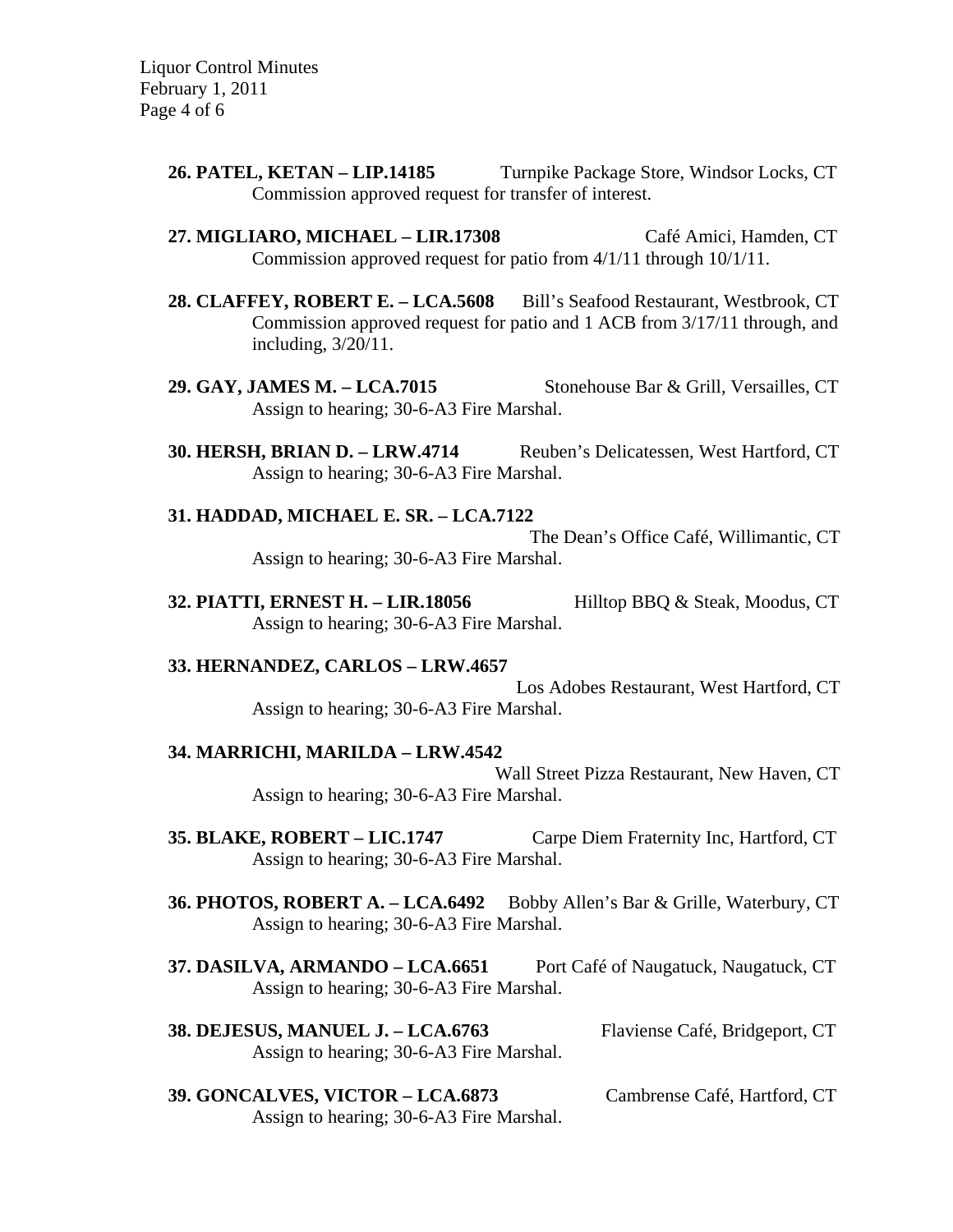Liquor Control Minutes February 1, 2011 Page 5 of 6

> **40. ROSARIO, MIGDALIA – LCA.6924** Los Boricuas Café, Waterbury, CT Assign to hearing; 30-6-A3 Fire Marshal.

> **41. PERUGINI, JOSEPH W. – LCA.7137** City Limits Café, Thomaston, CT Assign to hearing; 30-6-A3 Fire Marshal.

> **42. MCCLUSKEY, MALCOLM M. – LGC.44** River Oaks of Sherman Golf Club, Sherman, CT Assign to hearing; 30-6-A3 Fire Marshal.

### **43. CHARTENER, ROBERT V. – LIH.1740-A**

Mayflower Inn & Spa, Washington, CT Assign to hearing; 30-6-A3 Fire Marshal.

### **44. EIANG, JERRY – LIR.14075**

Dynasty Szechuan Chinese Restaurant, Stamford, CT Assign to hearing; 30-6-A3 Fire Marshal.

**45. SALVARI, SILVIA – LIR.15740** Sylvia's International Restaurant, Enfield , CT Assign to hearing; 30-6-A3 Fire Marshal.

**46. SULLIVAN, CHARLES H. – LIR.16991** John J. Sullivan's, Ansonia, CT Assign to hearing; 30-6-A3 Fire Marshal.

- **47. NATH, PRAKASH LIR.17570** Ayuthai, Guilford, CT Assign to hearing; 30-6-A3 Fire Marshal.
- **48. VENO, DOLORES M. LIR.17779** Driftwood Coffee Shop, Southport, CT Assign to hearing; 30-6-A3 Fire Marshal.
- **49. KABASHI, MUHAMETI LIR.18029** Nonna's Brick Oven Pizzeria & Restaurant, Stamford, CT Assign to hearing; 30-6-A3 Fire Marshal.
- **50. LEVINE, PETER M. LIR.18030** 2 Wives Brick Oven Pizza, New London, CT Assign to hearing; 30-6-A3 Fire Marshal.

# **51. GRANBERG, ARTHUR A. JR. – LRW.4702**

Bella's Gourmet Market, Putnam, CT Assign to hearing; 30-6-A3 Fire Marshal.

Adjourned at 10:15 a.m.